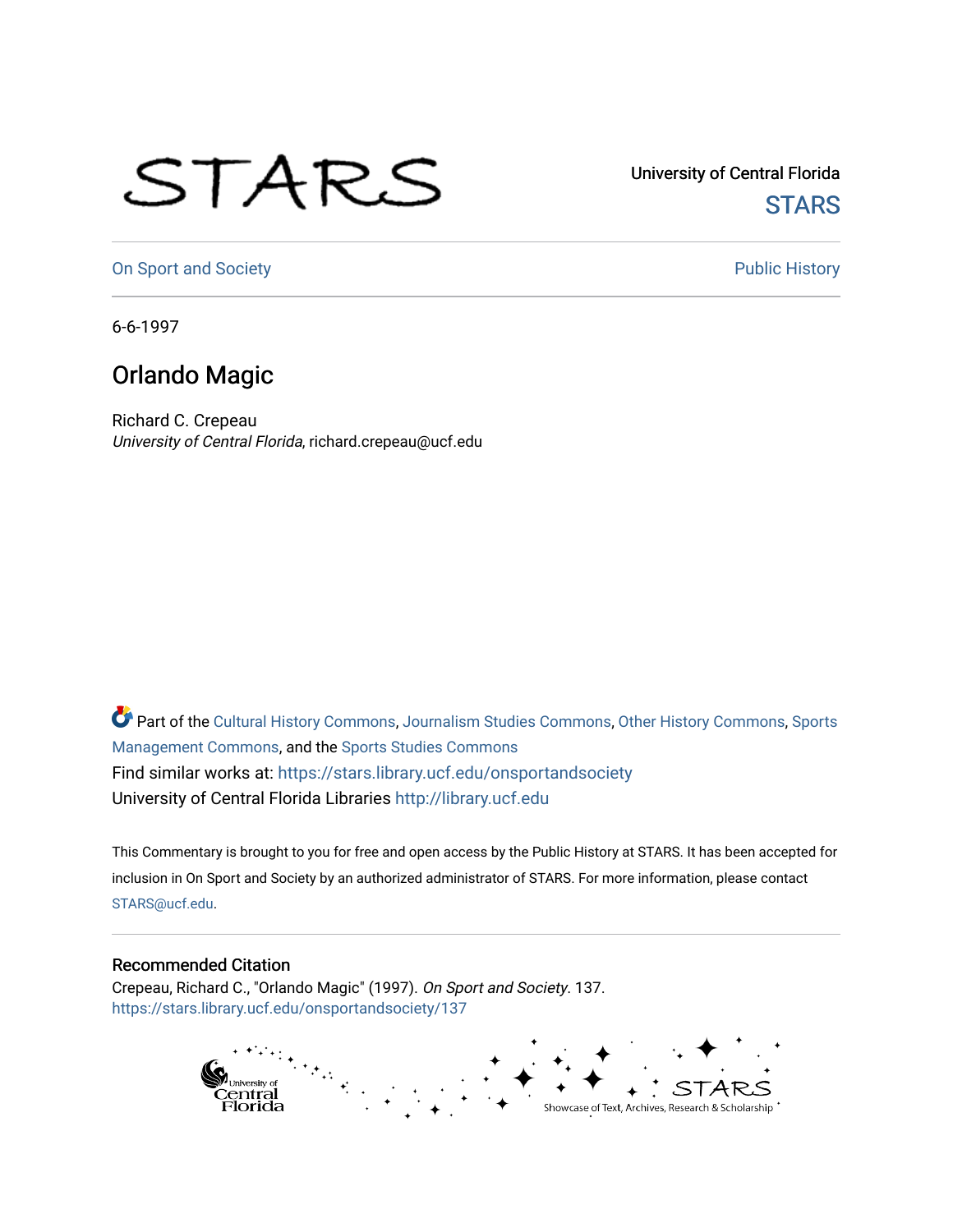## SPORT AND SOCIETY FOR H-ARETE FRIDAY JUNE 6, 1997

At long last the peculiar dance that has been the Orlando Magic coaching search has ended with the personable and hard-nosed Chuck Daly being named the new head coach of this team which is still in search of an identity. Whether or not Chuck can accomplish this formidable task remains to be seen, and if he can not, the explanation will be simple. He will be declared too old for the job.

Certainly Daly, at age 67, has the resume the Magic are looking for, even though he is not Phil Jackson. In the neighborhood of \$5M worth of the Amway fortune enticed Daly out of retirement and into the O-rena. Daly's main problem is that Shaquille is no longer here, something Brian Hill never seemed to figure out. The Magic are now a good team, not a great team. Magic fans must come to realize that, Magic players must come to know who and what they are, and the forging of a new identity which began in the last three games of the Miami playoff series, must continue.

What Daly can bring to the Orlando Magic is a vast knowledge of the game, an understanding of players, and an ability to cope with the national media. The addition of Julius Erving to the Magic and DeVos team further enhances the public relations arm of the organization, although it might have been more helpful if Dr. J. was still lacing 'em up.

In an interview this week Dennis Rodman said that he would not go to play for his old friend Chuck Daly in Orlando, because there are too many babies in Orlando who suck pacifiers. Michael Jordon said that the Magic franchise seems to be in disarray, but that Daly can restore its credibility. This perhaps more than anything is what the Magic need at the moment, but nothing is going to change dramatically in the win column unless this team can add and subtract some of its personnel and eliminate the pacifiers.

As for the front office, again we have been treated to a round of Kremlin watching that rivaled most anything from the darkest days of the Stalinist period. The GM seemed to have mastered Magic-speak, the current head coach became a non-person, and prospective coaches seemed to be appearing and disappearing in mirrors.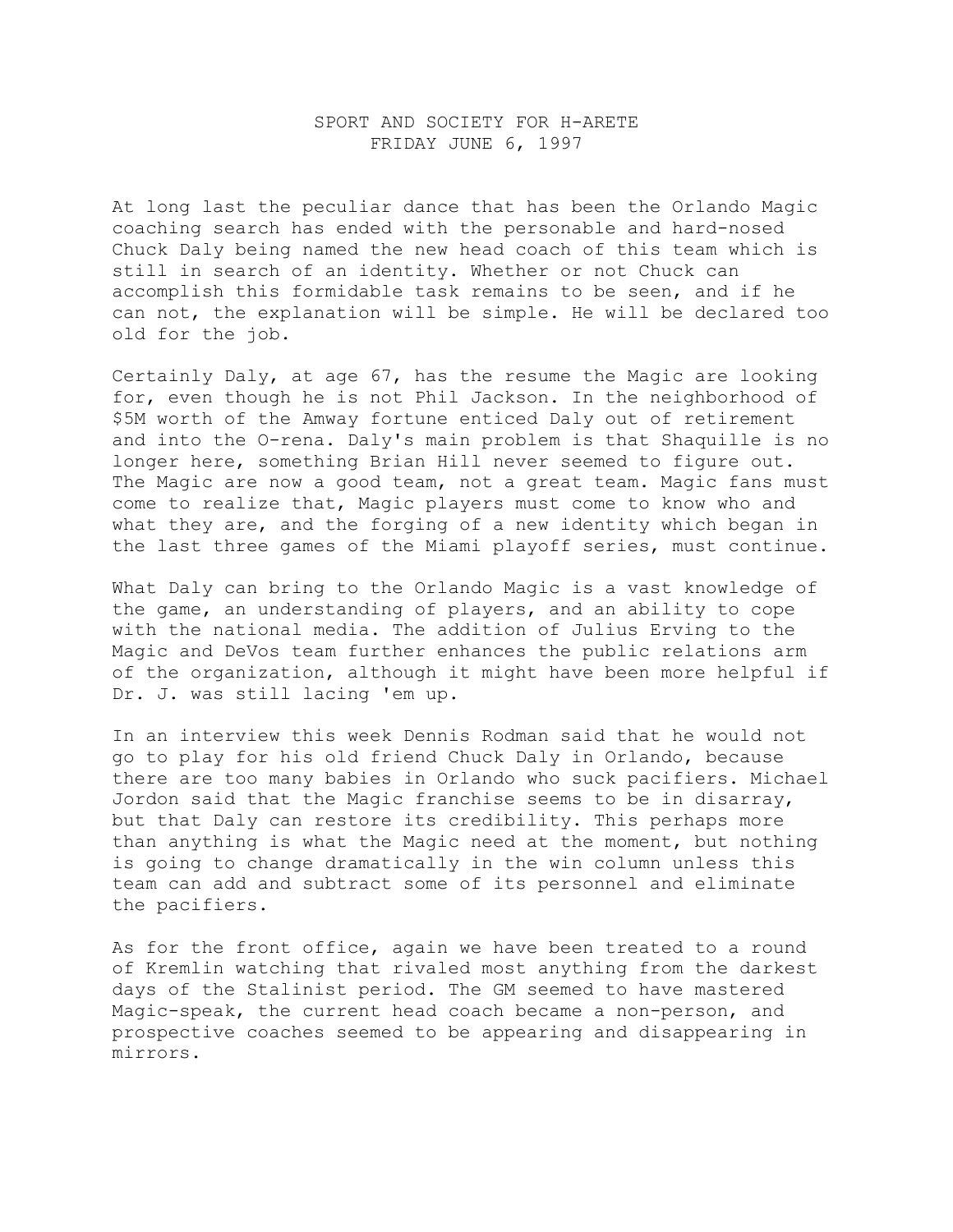Like Brian Hill before him, Richie Adubato was left twisting in the wind. Unlike Hill, Richie twisted for considerably longer than three days. During the weeks since the end of the season while all the coaching speculation went on, Richie Adubato was never mentioned as the likely head coach. In fact his name was seldom uttered in connection with the team by his "good friend" John Gabriel.

In one of the most disingenuous moments of the press conference called to announce Daly's signing, Richie's existence was finally acknowledged when Gabriel referred to Adubato as his "good friend." It is now a certainty that Richie has no need for enemies.

In one of those grand moments of humiliation worthy of the gratuitously arrogant, John Gabriel called his "good friend" on Sunday and asked him to come to the office. With no one left on the horizon for this job, Richie went to One Magic Place thinking he would be offered the head man's position. Bob Hill had withdrawn his name, Chuck Daly had withdrawn his name, Phil Jackson seemed to be backing away, if indeed he was ever serious about this job, and so Richie was ready to fulfill his dream. When he arrived his "good friend" John Gabriel pulled the plug, cut the rope, stuck in the knife, and Richie was left gasping for air as he was told Daly was the man.

According to Richie, Daly came back into the picture on Thursday or Friday, and on Sunday he was hit over the head with the news. Well, at least his "good friend" no longer kept him twisting in the wind.

On Tuesday it was announced that Magic Owner Boss DeVos had undergone a successful heart transplant in London. John Gabriel should be next.

Among those of us who were surprised by all these developments were the NBA reporters and columnists at The Orlando Sentinel and other local media types, who apparently had no clue what had been going on at One Magic Place late in the week. Sunday morning my newspaper contained not a word about Chuck Daly, and Sunday afternoon none of the local stations I was watching interrupted their sports programing with any big news. By early Sunday evening NBC and the other national sports networks were reporting Daly as the new Magic coach. It seemed like deja vu all over again as in the firing of Matty Goukas, a story broken on ESPN rather than locally.